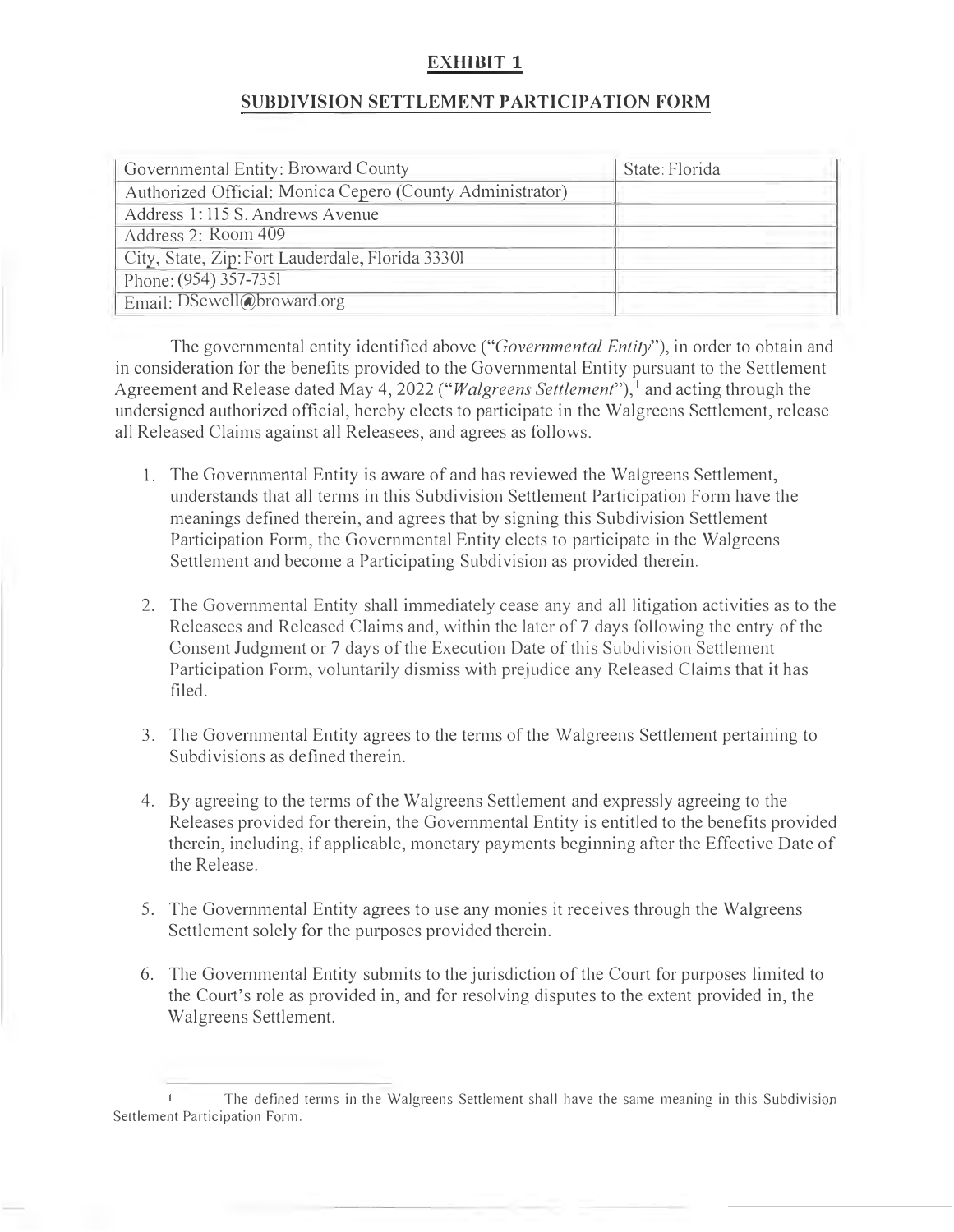- 7. The Governmental Entity has the right to enforce those rights given to it in the Walgreens Settlement.
- 8. The Governmental Entity, as a Participating Subdivision, hereby becomes a Rcleasor for all purposes in the Walgrccns Settlement, including, hut not limited lo, all provisions of Section D and E, and along with all departments, agencies, divisions, boards, commissions, districts, instrumentalities of 8ny kind and altorneys, and any person in their official capacity elected or appointed to serve any of the foregoing and any agency, person, or other entity claiming by or through any of the foregoing, and any other entity identified in the definition of Releasor, provides for a release to the fullest extent of its authority. As a Releasor, the Governmental Entity hereby absolutely, unconditionally, and irrevocably covenants not to bring, file, or claim, or to cause, assist or permit to be brought, filed, or claimed, or to otherwise seek to establish liability for any Released Claims against any Rcleasec in any forum whatsoever. The releases provided for in the Walgreens Settlement arc intended by the Parties to he broad and shall be interpreted so as to give the Releasees the broadest possible bar against any liability relating in any way to any Released Claims and extend to the full extent of the power of the Governmental Entity to release Claims. The Walgreens Settlement shall be a complete bar to any Released Claim.
- 9. The Governmental Entity hereby takes on all rights and obligations of a Participating Subdivision as set forth in the Walgreens Settlement.
- 10. In connection with the releases provided for in the Walgreens Settlement, the Governmental Entity expressly waives, releases, and forever discharges any and all provisions, rights, and benefits conferred by any law of any state or territory ofthe United States or other jurisdiction, or principle of common law, which is similar, comparable, or equivalent to  $\S 1542$  of the California Civil Code, which reads:

General Release; extent. A general release does not extend to claims that the creditor or releasing party does not know or suspect to exist in his or her favor at the time of executing the release, and that if known by him or her would have materially allecled his or her settlement with the debtor or released party.

As a Releasor, Lhe Governmental Entity may hereafter discover facts other than or different from those which it knows, believes, or assumes to be true with respect to the Released Claims, but the Governmental Entity hereby expressly waives and fully, finally, and forever settles, releases and discharges, upon the Effective Date of the Release, any and all Released Claims that may exist as of such date but which Releasors do not know or suspect to exist, whether through ignorance, oversight, error, negligence or through no fault whatsoever, and which, if known, would materially affect the Governmental Entity's decision to participate in the Walgreens Settlement.

11. Nothing herein is intended to modify in any way the terms of the Walgreens Settlement, to which the Governmental Entity hereby agrees. To the extent this Subdivision